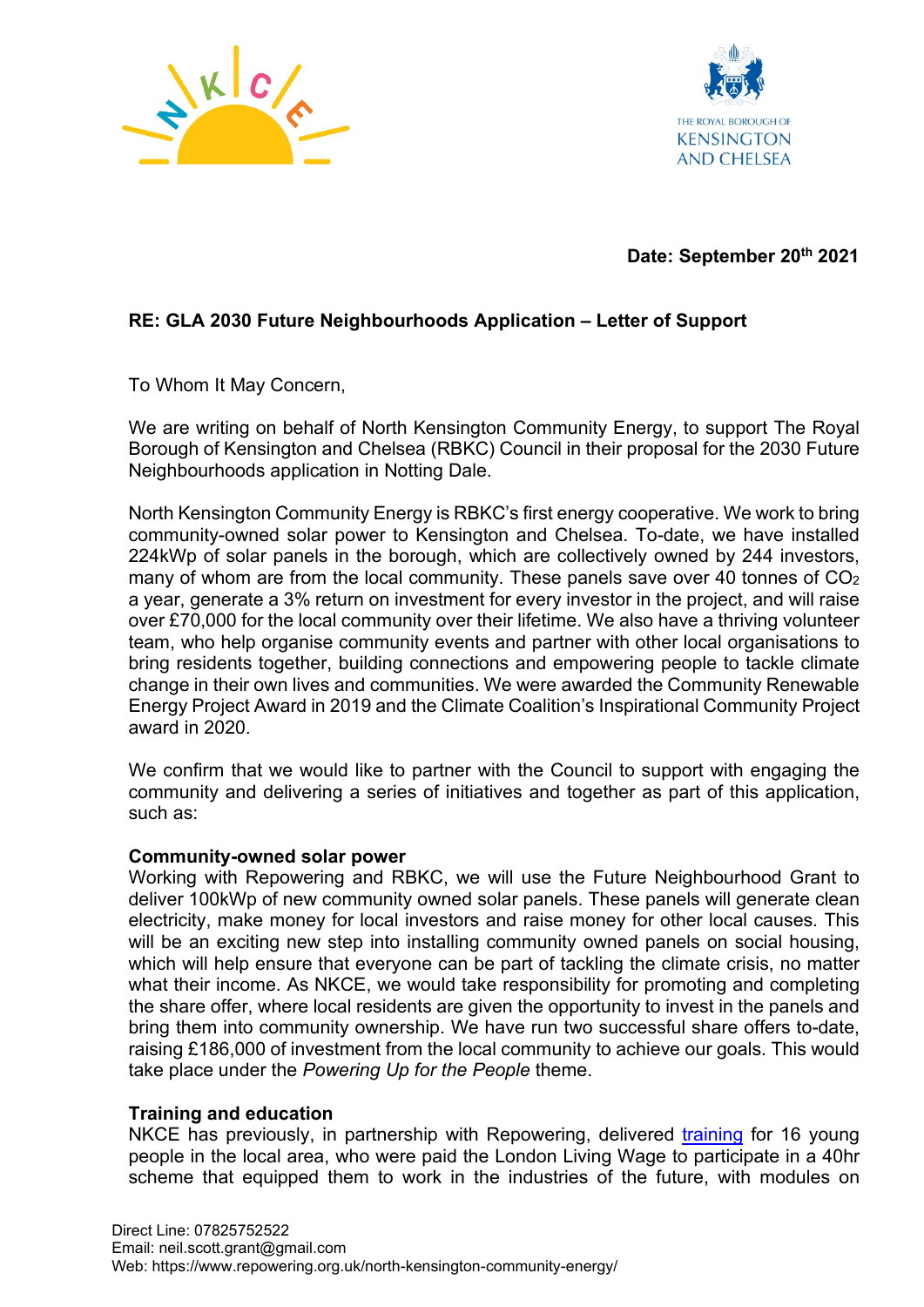renewable technologies, communication, community engagement and more. We would use the Future Neighbourhood Grant to deliver this scheme again to 30 young people from the Notting Dale area. This would take place under the *Delivering New Green Jobs and Skills* theme.

### **Community engagement**

NKCE has recently appointed a Community Champion, a local resident employed on behalf of NKCE to engage local residents in community energy. Through the Community Champion and NKCE's volunteers, we will:

- Attend community events in Notting Dale to educate residents about community energy and climate change, and help maximise participation in the Future Neighbourhood Programme.
- Provide advice on reducing fuel bills and improving wellbeing
- Run our own community events focused on empowering local people to take action on climate change.

We have been working with the Council for a number of years to deliver our award-winning community energy schemes in North Kensington, and have a strong relationship and track record of delivery from this partnership, in the form of our existing solar panels (224kW across 4 sites) and community engagement in the local area (through events such as the [Greener Living Day\)](https://www.youtube.com/watch?v=OEUks5wSl34&t=2s&ab_channel=RepoweringLondon).

We strongly support this application which will not only tackle environmental issues in a holistic way; but will embed green recovery at the heart and bring benefits for the community, particularly support the most disadvantaged residents and unrepresented groups in Notting Dale.

Through this letter, we acknowledge specific roles and responsibilities we will fulfil in this partnership, including delivering community-owned solar power, training young people in green jobs and skills, and engaging the community in Notting Dale Ward. Our experience working with the Council has been positive, and we wish the Council all the best on this application.

Yours sincerely,

**Key contact details:** Neil Grant **Position: Director, NKCE [and Notting Dale resident] Emails**: neil.scott.grant@gmail.com **Mobile number:** 07825752522

Francesca Spoerry Director, NKCE, and North Kensington Resident Email: [Francescaspoerry@gmail.com](mailto:Francescaspoerry@gmail.com) Contact: 07779580749

I confirm all the above information is correct. If you have any questions, please do not hesitate to get in touch.